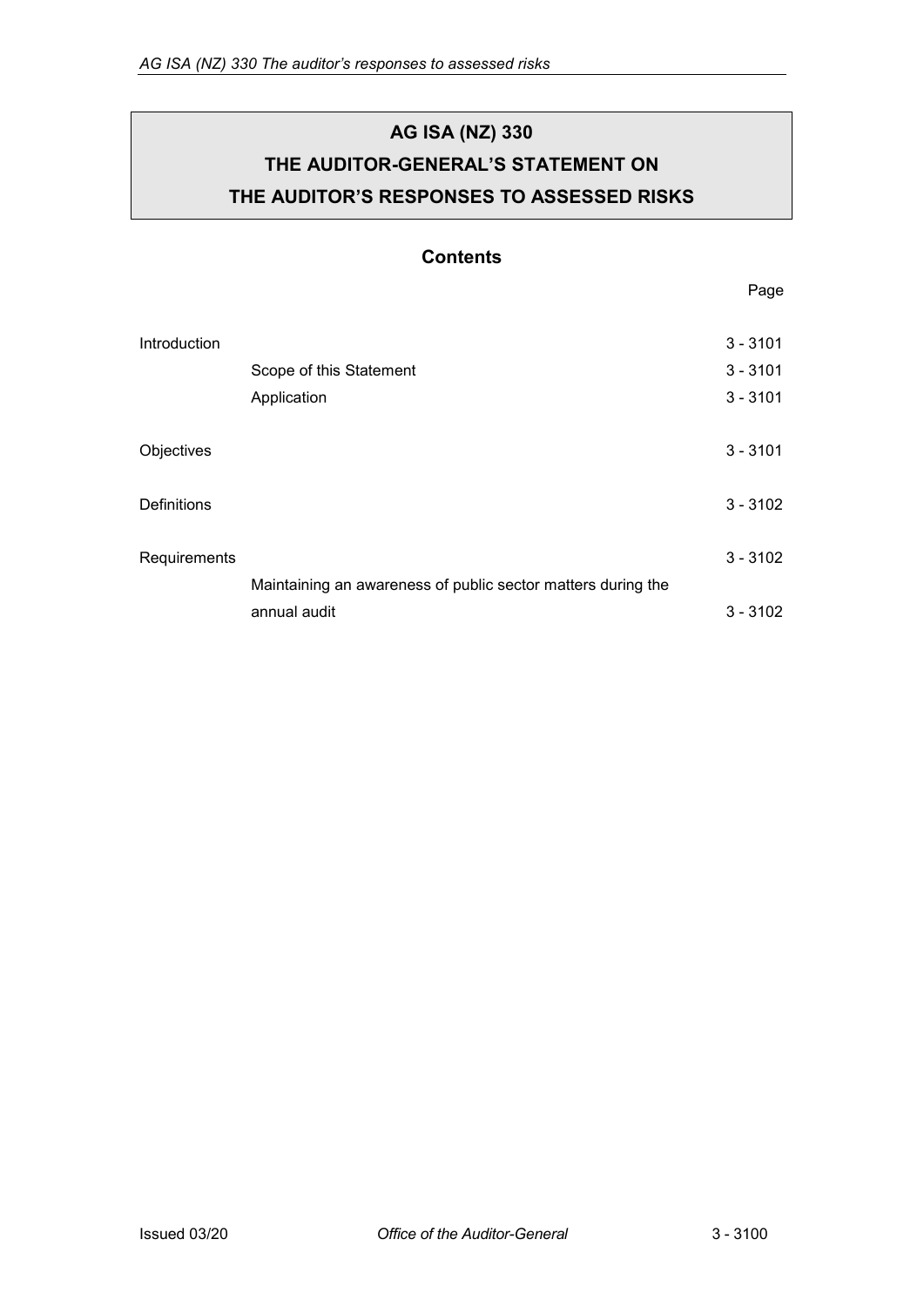## <span id="page-1-0"></span>**Introduction**

#### <span id="page-1-1"></span>**Scope of this Statement**

- 1. This Auditor-General's Auditing Statement:
	- (a) establishes the Auditor-General's requirements in relation to ISA (NZ) 330: *The Auditor's Responses to Assessed Risks* (ISA (NZ) 330);<sup>[1](#page-1-5)</sup> and
	- (b) provides additional guidance to reflect the public sector perspective.

#### <span id="page-1-2"></span>**Application**

- 2. Compliance with this Statement is mandatory for Appointed Auditors who carry out annual audits on behalf of the Auditor-General. This Statement requires compliance with all of the requirements of ISA (NZ) 330 and the additional requirements included in this Statement.
- 3. This Statement applies to audits of financial statements and/or performance information that have been prepared for reporting periods beginning on or after 1 April 2020, although earlier application is encouraged.

## <span id="page-1-3"></span>**Objectives**

- 4. The objectives of the Appointed Auditor are to:
	- (a) obtain sufficient appropriate audit evidence about the assessed risks of material misstatement in the financial and performance information, through designing and implementing appropriate responses to those risks in keeping with the requirements in ISA (NZ) 330;
	- (b) maintain an awareness of, and report to the OAG, any additional matters identified during the audit that may be significant in the context of the public sector; and
	- (c) respond to any specific directions, instructions, or requirements issued by the OAG that may be issued from time to time.

<span id="page-1-4"></span>-

<span id="page-1-5"></span>The ISA (NZ) Auditing Standards are scoped so that they apply to audits of "historical financial information". However, for the purposes of the Auditor-General's Auditing Standards and Statements, all references to "historical financial information" should be read as the audit of "historical financial and historical performance information".